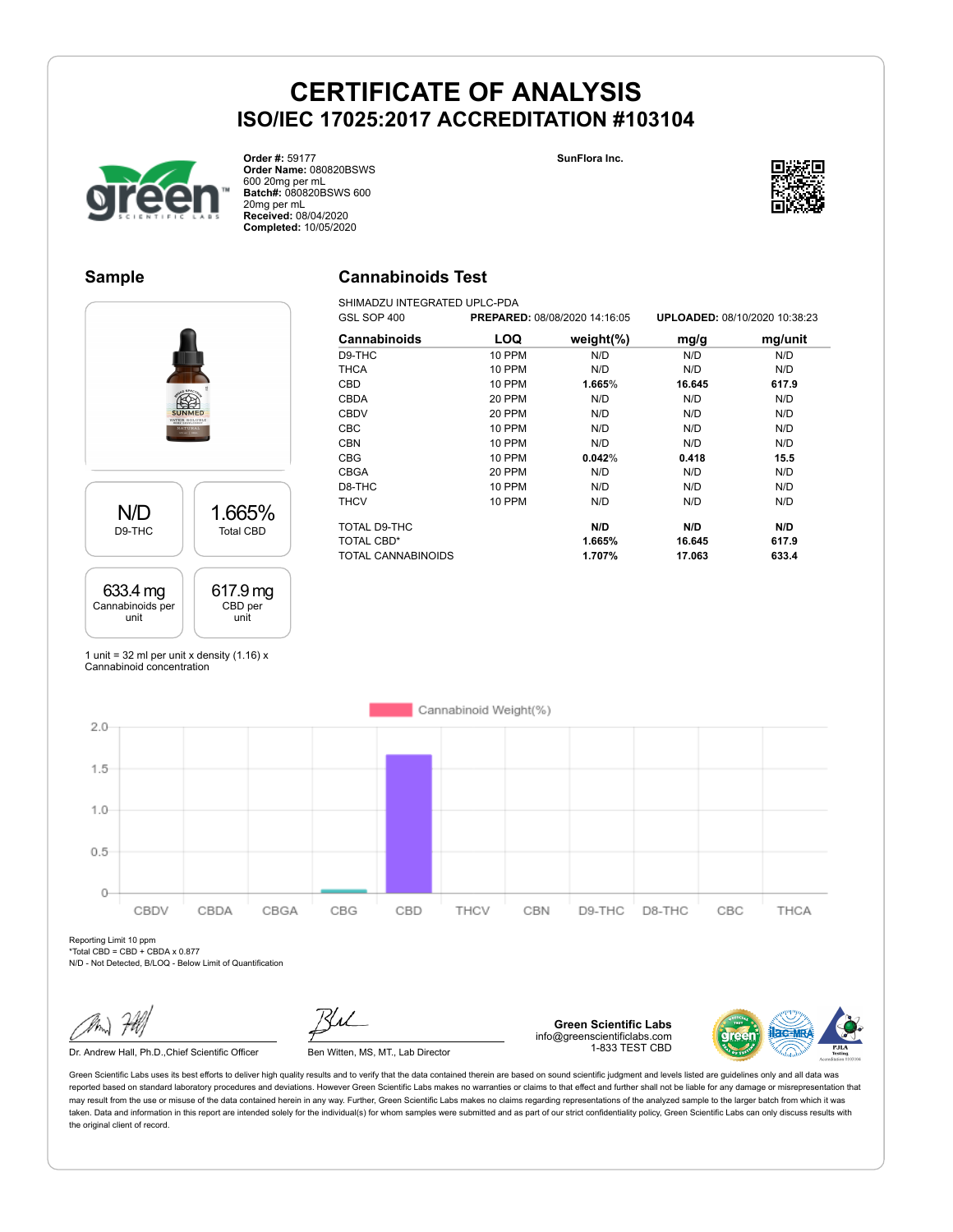

**Order #:** 59177 **Order Name:** 080820BSWS 600 20mg per mL **Batch#:** 080820BSWS 600 20mg per mL **Received:** 08/04/2020 **Completed:** 10/05/2020

#### **SunFlora Inc.**



## **TERPENES: TOTAL (0.007%)**

Headspace GCMS - Shimadzu GCMS QP2020 with HS20

**Terpene Results (%) LOQ (%) LOD (%)** ALPHA-PINENE B/LOQ 0.0067% 0.0063% HUMULENE B/LOQ 0.0067% 0.0063% LIMONENE B/LOQ 0.0067% 0.0063%

GSL SOP 404 **Prepared:** 08/08/2020 14:46:16 **Uploaded:** 08/10/2020 15:32:11

#### **Terpenes Breakdown**

**Top Terpenes Results:**



#### **Tested for but not present:**

CAMPHENE, BETA-MYRCENE, BETA-PINENE, 3-CARENE, ALPHA-TERPINENE, TRANS-BETA-OCIMENE, P-CYMENE, CIS-BETA-OCIMENE, EUCALYPTOL, GAMMA.-TERPINENE, TERPINOLENE, LINALOOL, ISOPULEGOL, GERANIOL, CARYOPHYLLENE, CIS-NEROLIDOL, TRANS-NEROLIDOL, GUAIOL, CARYOPHYLLENE OXIDE, ALPHA-BISABOLOL

Dr. Andrew Hall, Ph.D.,Chief Scientific Officer Ben Witten, MS, MT., Lab Director

**Green Scientific Labs** info@greenscientificlabs.com 1-833 TEST CBD

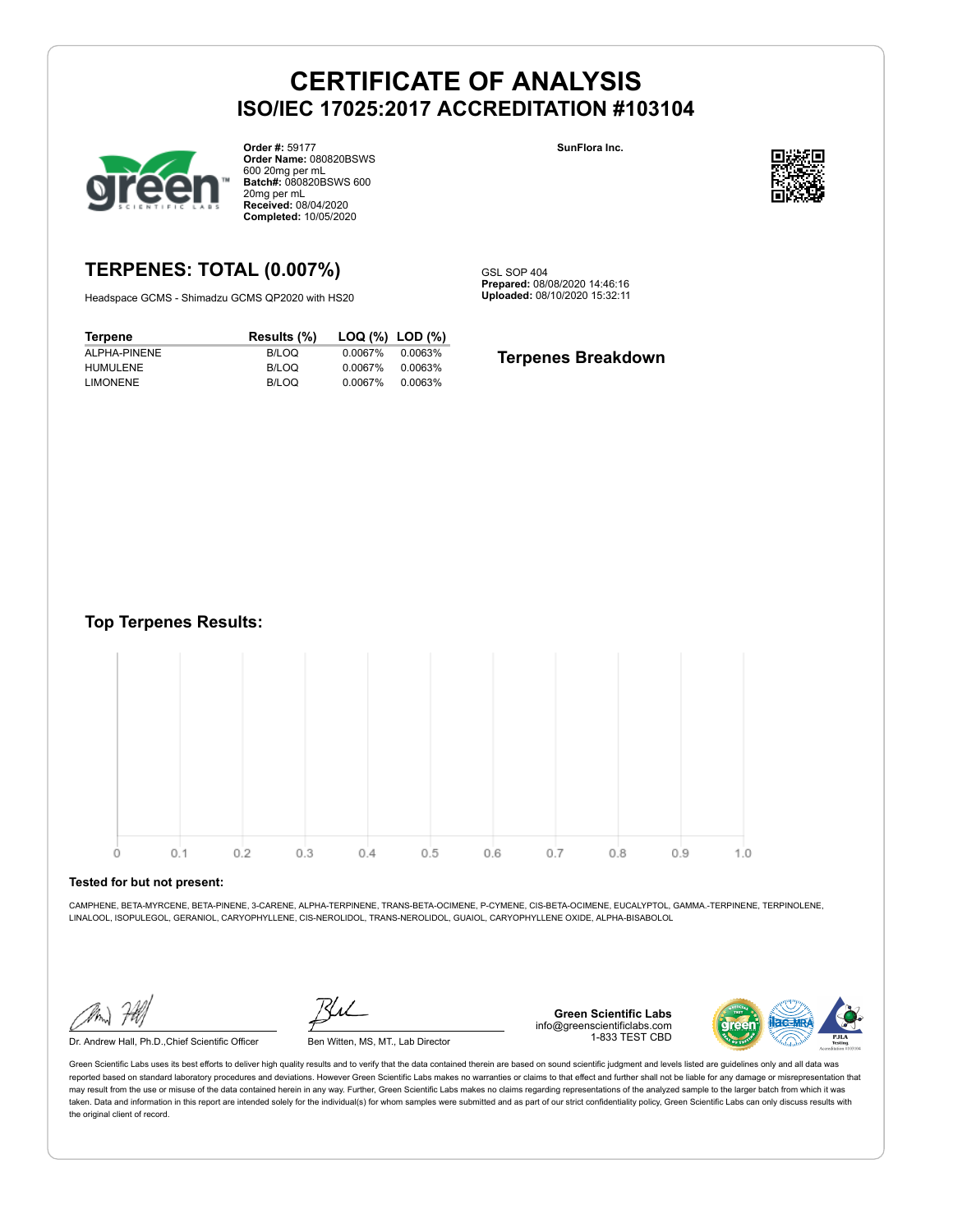**SunFlora Inc.**



**Order #:** 59177 **Order Name:** 080820BSWS 600 20mg per mL **Batch#:** 080820BSWS 600 20mg per mL **Received:** 08/04/2020 **Completed:** 10/05/2020



**LOQ**

**LOD**

## **PESTICIDE ANALYSIS:**

GSL SOP 401 **PREPARED:** 08/11/2020 17:42:45 **UPLOADED:** 08/12/2020 14:18:48

GCMS-MS - Shimadzu GCMS-TQ8040

| <b>Action Level</b><br>(ppm) | <b>Results</b><br>(ppm) | LOQ<br>(ppm) | LOD<br>(ppm) |
|------------------------------|-------------------------|--------------|--------------|
| 3.000                        | N/D                     | 0.003        | 0.001        |
| 0.100                        | N/D                     | 0.003        | 0.001        |
| 0.100                        | N/D                     | 0.003        | 0.001        |
| 0.100                        | N/D                     | 0.003        | 0.001        |
|                              |                         |              |              |

| <b>Pesticide</b>        | <b>Action Level Results LOQ LOD</b> |                         |       |       |
|-------------------------|-------------------------------------|-------------------------|-------|-------|
|                         | (ppm)                               | $(ppm)$ $(ppm)$ $(ppm)$ |       |       |
| <b>CYFLUTHRIN</b>       | 1.000                               | N/D.                    | 0.003 | 0.001 |
| <b>CYPERMETHRIN</b>     | 1.000                               | N/D.                    | 0.003 | 0.001 |
| PENTACHLORONITROBENZENE | 0.200                               | N/D                     | 0.003 | 0.001 |

LCMS-MS - Shimadzu LCMS-8060

| <b>Pesticide</b>           | <b>Action Level</b> | <b>Results</b> | LOQ   | LOD   |
|----------------------------|---------------------|----------------|-------|-------|
|                            | (ppm)               | (ppm)          | (ppm) | (ppm) |
| <b>ABAMECTIN B1A</b>       | 0.300               | N/D            | 0.005 | 0.001 |
| <b>ACEPHATE</b>            | 3.000               | N/D            | 0.001 | 0.001 |
| <b>ACEQUINOCYL</b>         | 2.000               | N/D            | 0.001 | 0.001 |
| <b>ACETAMIPRID</b>         | 3.000               | N/D            | 0.005 | 0.001 |
| <b>ALDICARB</b>            | 0.100               | N/D            | 0.005 | 0.001 |
| <b>AZOXYSTROBIN</b>        | 3.000               | N/D            | 0.001 | 0.001 |
| <b>BIFENAZATE</b>          | 3.000               | N/D            | 0.005 | 0.001 |
| <b>BIFENTHRIN</b>          | 0.500               | N/D            | 0.005 | 0.001 |
| <b>BOSCALID</b>            | 3.000               | N/D            | 0.005 | 0.001 |
| CARBARYL                   | 0.500               | N/D            | 0.003 | 0.001 |
| CARBOFURAN                 | 0.100               | N/D            | 0.001 | 0.001 |
| <b>CHLORANTRANILIPROLE</b> | 3.000               | N/D            | 0.005 | 0.005 |
| CHLORMEQUAT                | 3.000               | N/D            | 0.025 | 0.025 |
| <b>CHLORIDE</b>            |                     |                |       |       |
| <b>CHLORPYRIFOS</b>        | 0.100               | N/D            | 0.001 | 0.001 |
| <b>CLOFENTEZINE</b>        | 0.500               | N/D            | 0.001 | 0.001 |
| <b>DAMINOZIDE</b>          | 0.100               | N/D            | 0.005 | 0.001 |
| <b>DIAZINON</b>            | 0.200               | N/D            | 0.001 | 0.001 |
| <b>DICHLORVOS</b>          | 0.100               | N/D            | 0.005 | 0.001 |
| <b>DIMETHOATE</b>          | 0.100               | N/D            | 0.001 | 0.001 |
| <b>DIMETHOMORPH</b>        | 3.000               | N/D            | 0.005 | 0.001 |
| <b>ETHOPROPHOS</b>         | 0.100               | N/D            | 0.001 | 0.001 |
| <b>ETOFENPROX</b>          | 0.100               | N/D            | 0.001 | 0.001 |
| <b>ETOXAZOLE</b>           | 1.500               | N/D            | 0.010 | 0.005 |
| <b>FENHEXAMID</b>          | 3.000               | N/D            | 0.005 | 0.001 |
| <b>FENOXYCARB</b>          | 0.100               | N/D            | 0.005 | 0.001 |
| <b>FENPYROXIMATE</b>       | 2.000               | N/D            | 0.001 | 0.001 |
| <b>FIPRONIL</b>            | 0.100               | N/D            | 0.003 | 0.001 |
| <b>FLONICAMID</b>          | 2.000               | N/D            | 0.025 | 0.010 |
| <b>FLUDIOXONIL</b>         | 3.000               | N/D            | 0.003 | 0.001 |
| <b>HEXYTHIAZOX</b>         | 2.000               | N/D            | 0.005 | 0.001 |

| <b>Pesticide</b>       | <b>Action Level</b> | <b>Results</b> | LOQ   | LOD   |
|------------------------|---------------------|----------------|-------|-------|
|                        | (ppm)               | (ppm)          | (ppm) | (ppm) |
| <b>IMAZALIL</b>        | 0.100               | N/D            | 0.005 | 0.001 |
| <b>IMIDACLOPRID</b>    | 3.000               | N/D            | 0.005 | 0.001 |
| KRESOXIM-METHYL        | 1.000               | N/D            | 0.010 | 0.005 |
| <b>MALATHION</b>       | 2.000               | N/D            | 0.005 | 0.001 |
| <b>METALAXYL</b>       | 3.000               | N/D            | 0.001 | 0.001 |
| <b>METHIOCARB</b>      | 0.100               | N/D            | 0.005 | 0.001 |
| <b>METHOMYL</b>        | 0.100               | N/D            | 0.001 | 0.001 |
| <b>MEVINPHOS</b>       | 0.100               | N/D            | 0.001 | 0.001 |
| <b>MYCLOBUTANIL</b>    | 3.000               | N/D            | 0.005 | 0.001 |
| <b>NALED</b>           | 0.500               | N/D            | 0.005 | 0.001 |
| OXAMYL                 | 0.500               | N/D            | 0.001 | 0.001 |
| PACLOBUTRAZOL          | 0.100               | N/D            | 0.005 | 0.001 |
| <b>PERMETHRINS</b>     | 1.000               | N/D            | 0.005 | 0.001 |
| <b>PHOSMET</b>         | 0.200               | N/D            | 0.005 | 0.001 |
| <b>PIPERONYL</b>       | 3.000               | N/D            | 0.001 | 0.001 |
| <b>BUTOXIDE</b>        |                     |                |       |       |
| <b>PRALLETHRIN</b>     | 0.400               | N/D            | 0.005 | 0.005 |
| <b>PROPICONAZOLE</b>   | 1.000               | N/D            | 0.010 | 0.005 |
| <b>PROPOXUR</b>        | 0.100               | N/D            | 0.001 | 0.001 |
| <b>PYRETHRINS</b>      | 1.000               | N/D            | 0.005 | 0.005 |
| (PYRETHRIN I)          |                     |                |       |       |
| <b>PYRIDABEN</b>       | 3.000               | N/D            | 0.005 | 0.001 |
| <b>SPINETORAM</b>      | 3.000               | N/D            | 0.001 | 0.001 |
| SPINOSAD               | 3.000               | N/D            | 0.001 | 0.001 |
| <b>SPIROMESIFEN</b>    | 3.000               | N/D            | 0.005 | 0.001 |
| <b>SPIROTETRAMAT</b>   | 3.000               | N/D            | 0.001 | 0.001 |
| SPIROXAMINE            | 0.100               | N/D            | 0.001 | 0.001 |
| <b>TEBUCONAZOLE</b>    | 1.000               | N/D            | 0.005 | 0.001 |
| <b>THIACLOPRID</b>     | 0.100               | N/D            | 0.001 | 0.001 |
| <b>THIAMETHOXAM</b>    | 1.000               | N/D            | 0.001 | 0.001 |
| <b>TRIFLOXYSTROBIN</b> | 3.000               | N/D            | 0.001 | 0.001 |

N/D = Not Detected, A/LOQ = Above LOQ Level, B/LOQ = Below LOQ Level, B/LOD = Below LOD Level

Dr. Andrew Hall, Ph.D., Chief Scientific Officer Ben Witten, MS, MT., Lab Director

**Green Scientific Labs** info@greenscientificlabs.com 1-833 TEST CBD

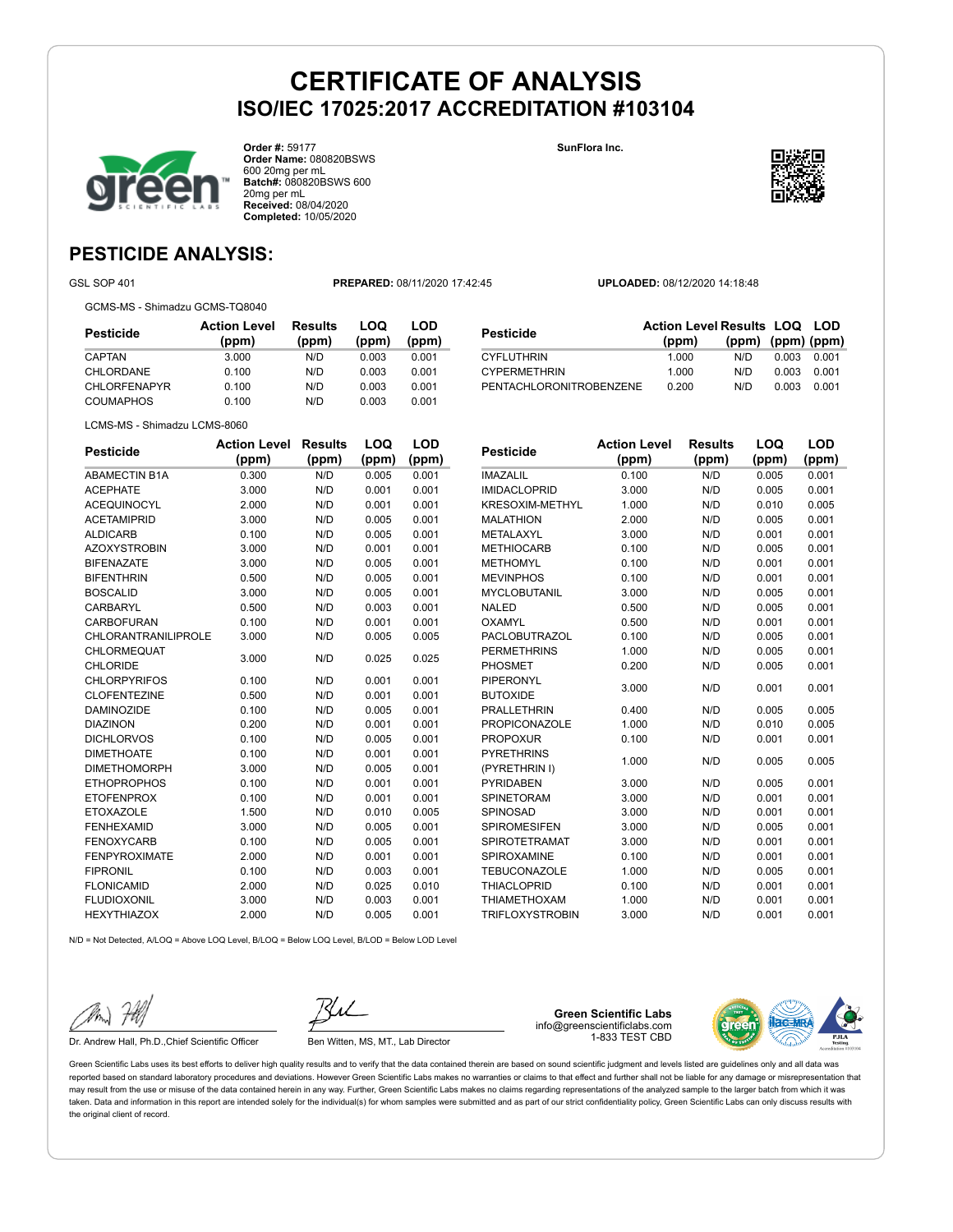



**Order #:** 59177 **Order Name:** 080820BSWS 600 20mg per mL **Batch#:** 080820BSWS 600 20mg per mL **Received:** 08/04/2020 **Completed:** 10/05/2020



## **RESIDUAL SOLVENTS:**

Headspace GCMS - Shimadzu GCMS QP2020 with HS20

GSL SOP 405 **Prepared:** 08/10/2020 22:00:37 **Uploaded:** 08/12/2020 10:40:55

| <b>Residual Solvent</b>   | <b>Action Level (ppm)</b> | Results (ppm) | LOQ (ppm) | LOD (ppm) |
|---------------------------|---------------------------|---------------|-----------|-----------|
| 1,1-DICHLOROETHENE        | 8                         | N/D           | 0.63      | 0.63      |
| 1,2- DICHLOROETHANE       | 2                         | N/D           | 0.12      | 0.02      |
| <b>ACETONE</b>            | 5,000                     | N/D           | 140       | 20        |
| <b>ACETONITRILE</b>       | 410                       | N/D           | 25        | 1         |
| <b>BENZENE</b>            |                           | N/D           |           | 0.5       |
| <b>BUTANE</b>             | 5,000                     | N/D           | 50        | 10        |
| <b>CHLOROFORM</b>         |                           | N/D           |           | 0.5       |
| CIS 1,2-DICHLOROETHENE    | 5                         | N/D           | 0.73      | 0.18      |
| ETHYL ACETATE             | 5,000                     | N/D           | 140       | 20        |
| ETHYL ETHER               | 5,000                     | N/D           | 140       | 20        |
| ETHYLENE OXIDE            |                           | N/D           | $\Omega$  | 0         |
| <b>ISOPROPYL ALCOHOL</b>  | 5,000                     | 1,180         | 140       | 20        |
| <b>METHANOL</b>           | 3,000                     | N/D           | 100       | 20        |
| <b>METHYLENE CHLORIDE</b> | 125                       | N/D           | 0.15      | 0.15      |
| N-HEPTANE                 | 5,000                     | N/D           | 140       | 20        |
| N-HEXANE                  | 290                       | N/D           | 18        | 10        |
| <b>PENTANE</b>            | 5,000                     | N/D           | 140       | 20        |
| PROPANE                   | 5,000                     | N/D           | 20        |           |
| <b>TOLUENE</b>            | 890                       | N/D           | 53        |           |
| TRANS 1,2-DICHLOROETHENE  | 5                         | N/D           | 0.73      | 0.18      |
| <b>TRICHLOROETHENE</b>    |                           | N/D           |           | 0.5       |
| <b>XYLENES</b>            | 150                       | N/D           | 130       | 20        |

**Notes**

ethanol is part of the flavoring ingredients.

Dr. Andrew Hall, Ph.D., Chief Scientific Officer Ben Witten, MS, MT., Lab Director

**Green Scientific Labs** info@greenscientificlabs.com 1-833 TEST CBD

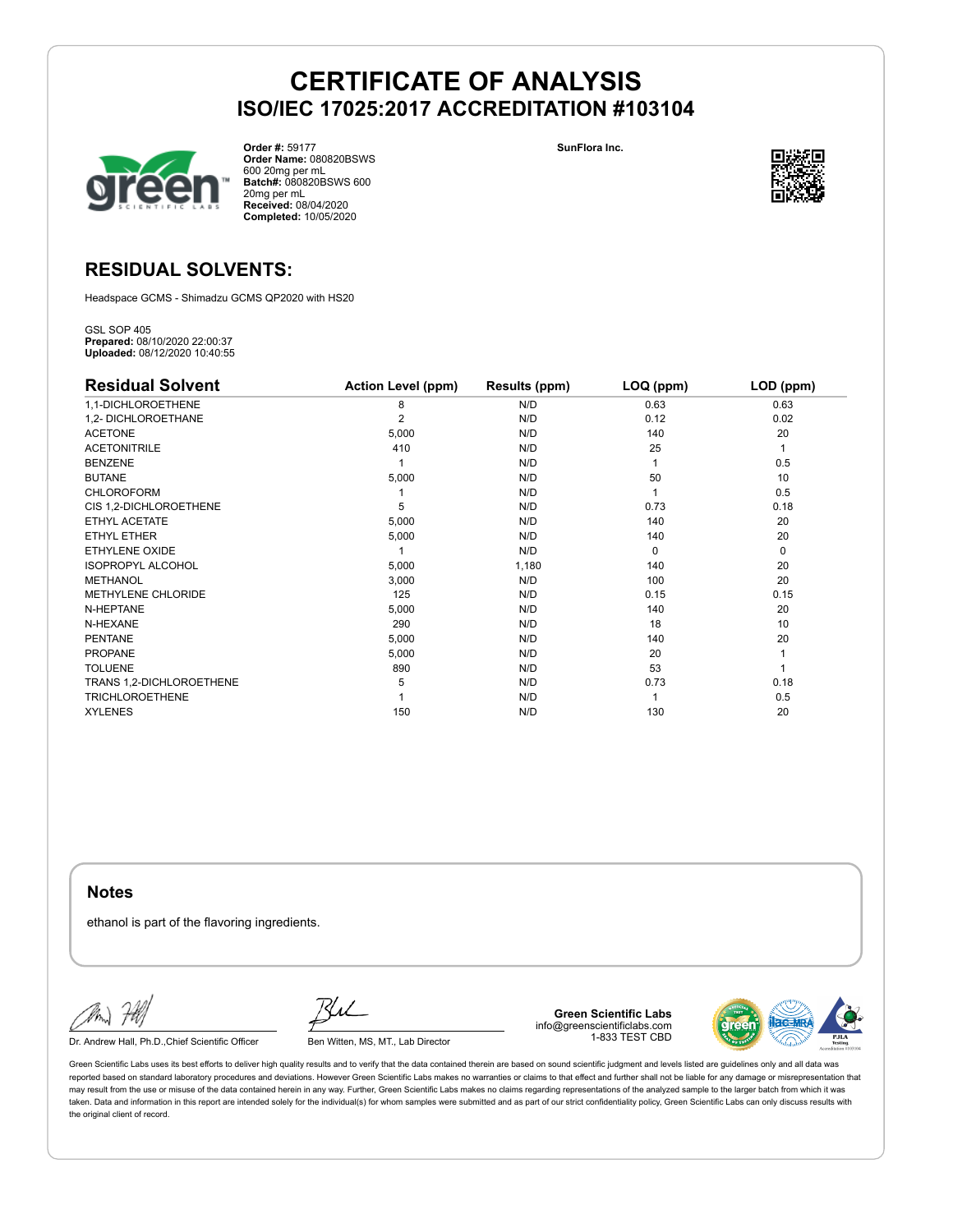

**Order #:** 59177 **Order Name:** 080820BSWS 600 20mg per mL **Batch#:** 080820BSWS 600 20mg per mL **Received:** 08/04/2020 **Completed:** 10/05/2020

**SunFlora Inc.**

**Microbial Analysis** GSL SOP 406 **Uploaded:** 08/25/2020 18:36:30



### **Microbial Analysis:**

PCR - Agilent AriaMX

## **MICROBIAL ANALYSIS:**

PCR - Agilent AriaMX

| <b>Test</b>            | <b>SOP</b> | <b>Test Method</b> | Device Used       | <b>LOD</b>                          | <b>Allowable</b><br>Criteria  | <b>Actual Result Pass/Fail</b> |             |
|------------------------|------------|--------------------|-------------------|-------------------------------------|-------------------------------|--------------------------------|-------------|
| TOTAL YEAST AND MOLD   | 406.01     | USP 61/62+         | <b>ARIAMX PCR</b> | CFU/G BY<br><b>SAMPLE</b><br>TYPE** | 10,000 CFU/G                  | NOT DETECTED                   | <b>PASS</b> |
| LISTERIA MONOCYTOGENES | 406.01     |                    | <b>ARIAMX PCR</b> | 2 COPIES OF<br><b>DNA</b>           | PRESENCE/ABSENT NOT DETECTED  |                                | <b>PASS</b> |
| STEC E. COLI*          | 406.01     | USP 61/62+         | <b>ARIAMX PCR</b> | 1 CFU/G**                           | DETECT/NOT<br><b>DETECTED</b> | NOT DETECTED                   | <b>PASS</b> |
| PATHOGENIC E. COLI     | 406.01     | USP 61/62+         | <b>ARIAMX PCR</b> | 1 CFU/G**                           | DETECT/NOT<br><b>DETECTED</b> | NOT DETECTED                   | <b>PASS</b> |
| SALMONELLA*            | 406.01     | USP 61/62+         | <b>ARIAMX PCR</b> | 1 CFU/G**                           | DETECT/NOT<br><b>DETECTED</b> | NOT DETECTED                   | <b>PASS</b> |

† USP 61 (enumeration of bacteria TAC, TYM, and ENT/Coliform), USP 62 (identifying specific species E.coli Aspergillus etc) \* STEC and Salmonella run as Multiplex

\*\* CFU/g Calculation based on MIP/Extract matrix

\*\*\* Flavus = 2 Copies of DNA / Fumigatis = 2 Copies of DNA Niger = 20 Copies of DNA / Terrus = 10 copies of DNA

Dr. Andrew Hall, Ph.D., Chief Scientific Officer Ben Witten, MS, MT., Lab Director

**Green Scientific Labs** info@greenscientificlabs.com 1-833 TEST CBD